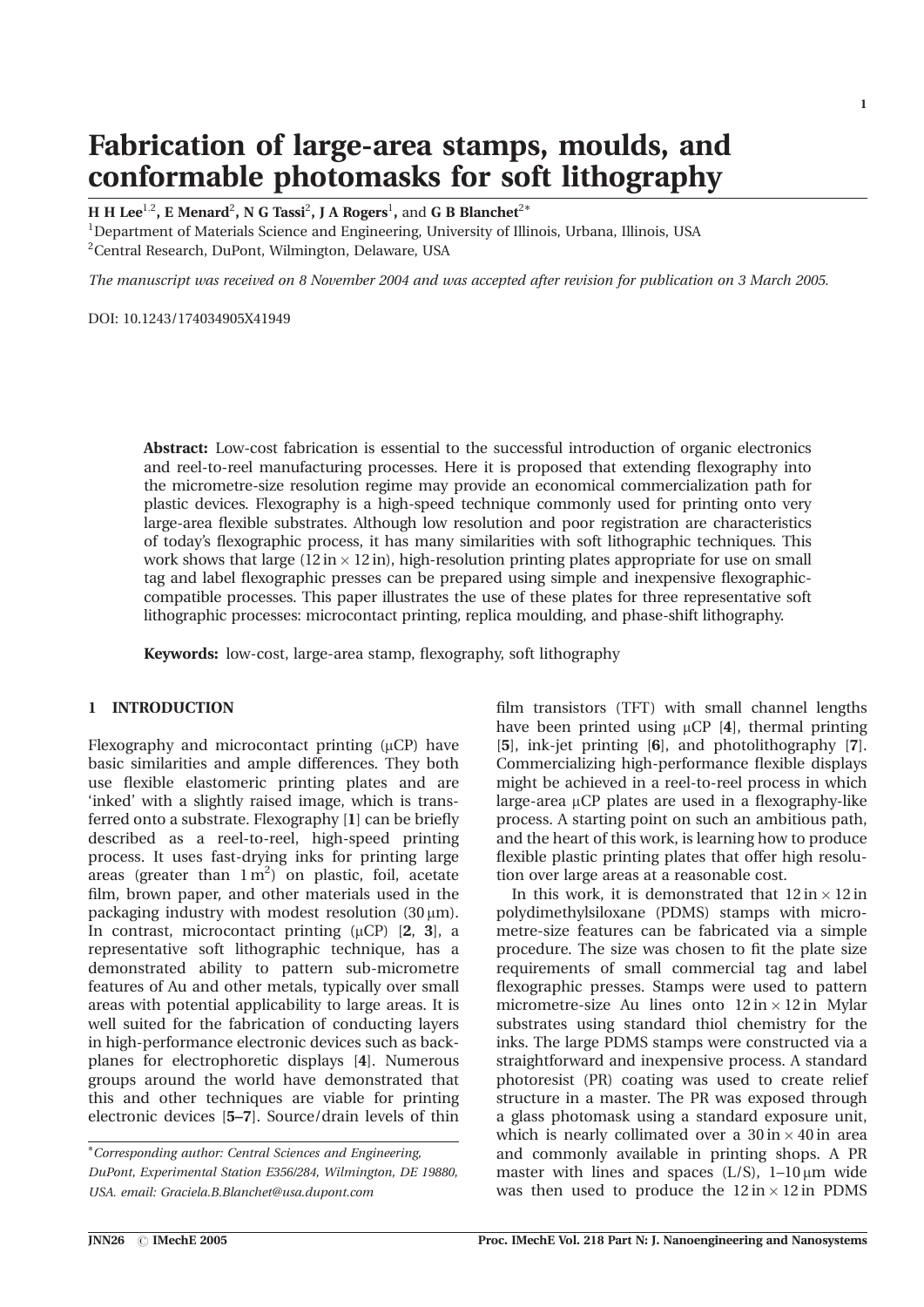stamps. The stamps were inked using established thiol chemistries and micrometre-size Au lines were then patterned onto a Mylar substrate. This simple, low-cost approach to photoresist exposure allows the fabrication of masters up to  $30 \text{ in} \times 40 \text{ in}$  in size with micrometre resolution without complex photolithography set-ups that are typically used in semiconductor manufacturing or research facilities. It is also shown that these same stamps can be used as moulds for replica moulding of photopolymers and as phase masks for exposing photoresist layers [8].

#### **EXPERIMENTAL RESULTS**  $\mathfrak{D}$

Since most anticipated applications of plastic electronics systems cannot bear high processing costs, the scale-up of  $\mu$ CP presented here is based on simple, low-cost manufacturing steps. First, a large master for the PDMS stamp was fabricated using standard PR technology. A Shipley 1805 PR was coated onto a  $14 \text{ in} \times 12 \text{ in}$  clean glass sheet (Corning 1737) to  $1 \mu \text{m}$ in thickness using a Meyer rod (Fig.  $1(a)$ ). After prebaking at  $115^{\circ}$ C for 2 minutes, a chrome glass photomask (g-PM, Advance Reproductions) was used to pattern this resist. The features in the g-PM included sets of source and drain electrodes with 1, 1.5, 2, 3, 5, and  $10 \mu m$  channel lengths with lines measuring  $500 \mu m$  long and  $250 \mu m$  wide. Four imaging steps were performed using a small, inexpensive  $5 \text{ in } \times 5 \text{ in } \text{g-PM}$  in order to expose the  $12 \text{ in } \times 12 \text{ in } \text{PR}$ area. The mask was sequentially positioned at the four corners of the PR. At each position, the PR areas not in direct contact with the photomask were masked. Having established a vacuum contact between the g-PM and PR, the PR was exposed for 13 s. The PR was exposed using light from an ultraviolet (UV) source (L1261-OLEC lamp). This system (Douthitt) is commonly used in the printing industry for the exposure of large analogue photopolymer plates  $(30 \text{ in} \times 40 \text{ in})$  used in colour proofing (Fig.  $1(b)$ ). The bulb's spectral range and energy density are 360–385 nm and  $3.8 \pm 0.1$  mW/cm<sup>2</sup> over the exposure area, respectively. After having completed the exposures, the PR was post baked at  $115^{\circ}$ C for 2 min prior to its development in MF-319 developer (Shipley) for 1 min (Fig. 1(c)). With this approach, large masters with  $1 \mu m$  features can be achieved without an I-liner imaging.

The developed PR was then used as a master to fabricate the PDMS stamp (Fig. 2). A fluorinated silane self-assembled monolayer was first applied to the master to aid in the separation of master and stamp. The stamp was formed using one of the following procedures. For thinner stamps, PDMS (Sylgard 184) pre-polymer mixture (1:10) was poured over the PR master and a  $250 \mu m$  thick,



Fig.  $1$ Schematic illustration of steps for making  $12 \text{ in} \times 14 \text{ in}$ glass master.  $(a)$  $\mathbf{A}$ clean  $12 \text{ in} \times 14 \text{ in} \times 0.7 \text{ mm}$  glass sheet was coated with diluted PR using a Meyer rod to a  $1.3 \mu m$  thickness and pre-baked for  $2 \text{ min}$  at  $115^{\circ}$ C. (b) Large-area UV exposure unit, contact between photomask (glass or plastic) and glass sheet is done by vacuum. (c) Completed glass master after development in MF-319 developer (Shipley) for 1 min and post baked at 115 °C for 2 min

 $13 \text{ in} \times 13 \text{ in}$  Mylar film was placed on top of the liquid PDMS. The pre-polymer was evenly spread to less than  $50 \mu m$  in thickness by rolling a Meyer rod over the surface of the Mylar backing film. Pre-polymer of PDMS was cured by holding down the edges of the slightly oversized Mylar backing film using a vacuum plate at 67 °C on a hotplate for 18 h. Thicker plates were fabricated as follows. In order to assure that the PDMS stamp were absolutely flat and uniform, two PDMS pre-polymer mixture (1:5) layers were coated and put in contact via lamination. Thus, a 25 µm thick layer of PDMS pre-polymer was directly coated using a Meyer rod on the PR master surface and another  $25 \mu m$  thick layer was deposited onto the stamp's Mylar backing (Figs 2(a) and (b)). The two pre-polymer layers were then laminated prior to the curing step. Adhesion between the Mylar backing and the PDMS stamp was enhanced by pre-treating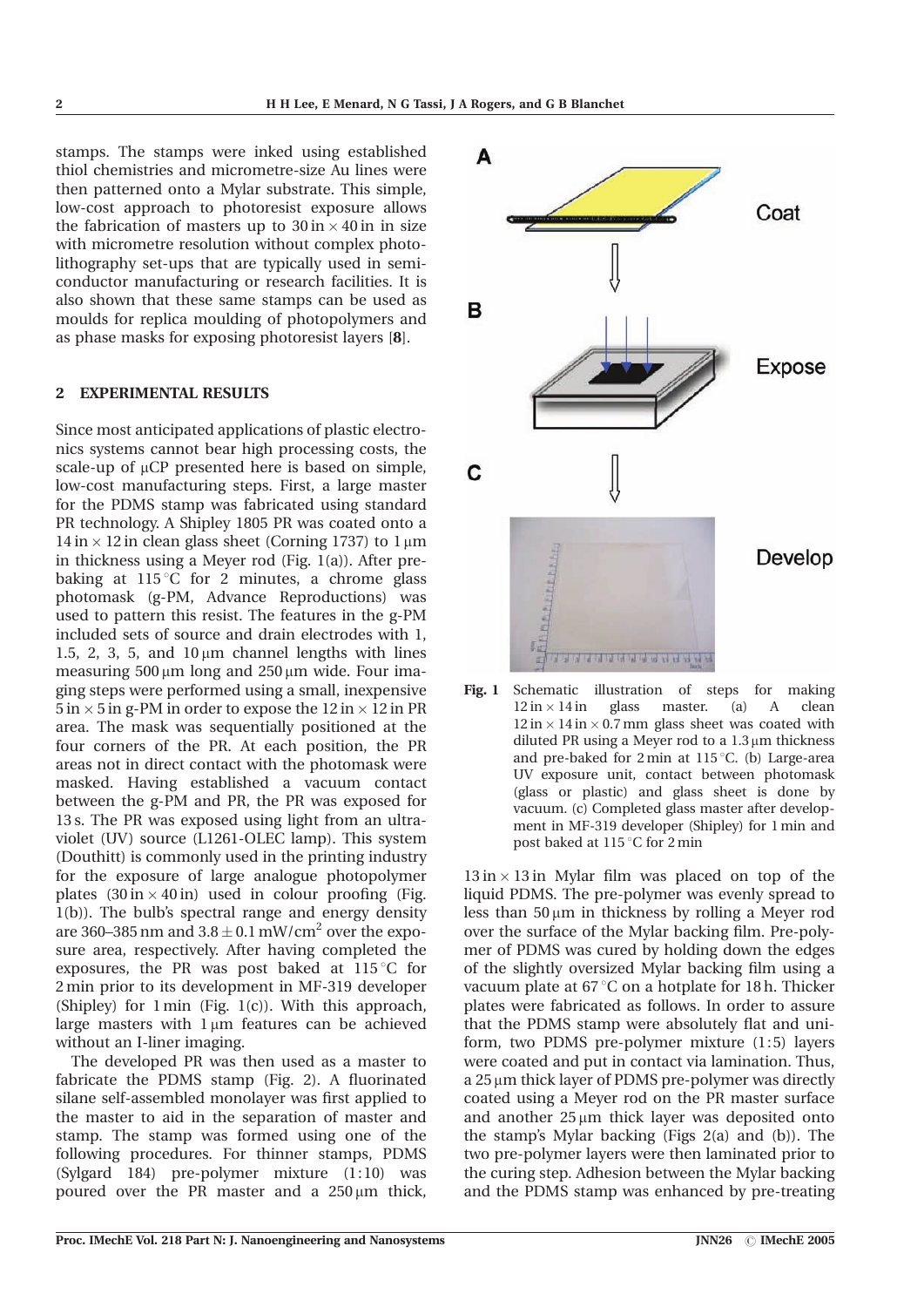

Fig. 2 Schematic illustrations of steps for PDMS stamp fabrication: (a) 25µm 1:5 mixture of Sylgard 184 coated onto  $250 \mu m$  Mylar; (b)  $25 \mu m$  1:5 mixture of Sylgard 184 coated onto glass master after silane vapour treatment; (c) lamination of PDMS-coated Mylar and glass master; (d)  $12 \text{ in} \times 12 \text{ in PDMS}$  stamp on Mylar cured at room temperature for 48 h

the Mylar surface with an adhesion promoter (1205, Dow Corning). Curing laminated PDMS stamp at room temperature for 48 h followed by delaminating from glass master completed the stamp fabrication. The thickness of the cured PDMS layer obtained by following the latter procedure is approximately 50μm (Figs 2(c) and (d)). Atomic force microscopy (AFM) images of the developed PR are shown in Figs 3(a) and (b). Since PDMS stamps are soft, a mould was fabricated (with Norland optical adhesive (NOA 73)) and used for the AFM analysis (Fig. 3(c)). A 25 µm NOA 73 photopolymer film was first coated onto a  $12 \text{ in} \times 14 \text{ in glass sheet}$  and laminated onto a PDMS stamp. The replication was completed by crosslinking the NOA 73 via a UV exposure and removing the PDMS stamp. AFM images of the Au lines on a Mylar substrate fabricated using  $\mu$ CP from the stamp are shown in Fig. 3(d).

To demonstrate the use of the resulting stamp,  $\mu CP$ was performed on a layer of Au on plastic. In particular, Ti/Au (2 nm/20 nm) film was deposited onto a  $12 \text{ in} \times 12 \text{ in}$  Mylar film (250 µm thick) using an ebeam evaporator. After the stamp had been inked with a 1 mM hexadecanethiol solution, the stamp was gently brought into contact with the Au-coated Mylar surface. The contact between the stamp and the Mylar was established in a gradual way in order to control the propagation of the wetting front (from top to bottom) and avoid the formation of trapped air bubbles. The thiol molecules were transferred from the raised regions of the stamp that come into contact with the Au surface. An aqueous ferro/ferri cyanide etchant was then used to etch away the Au in the areas unprotected by the thiol molecules [2].

In addition, the stamps are phase masks that can be used to produce submicrometre features of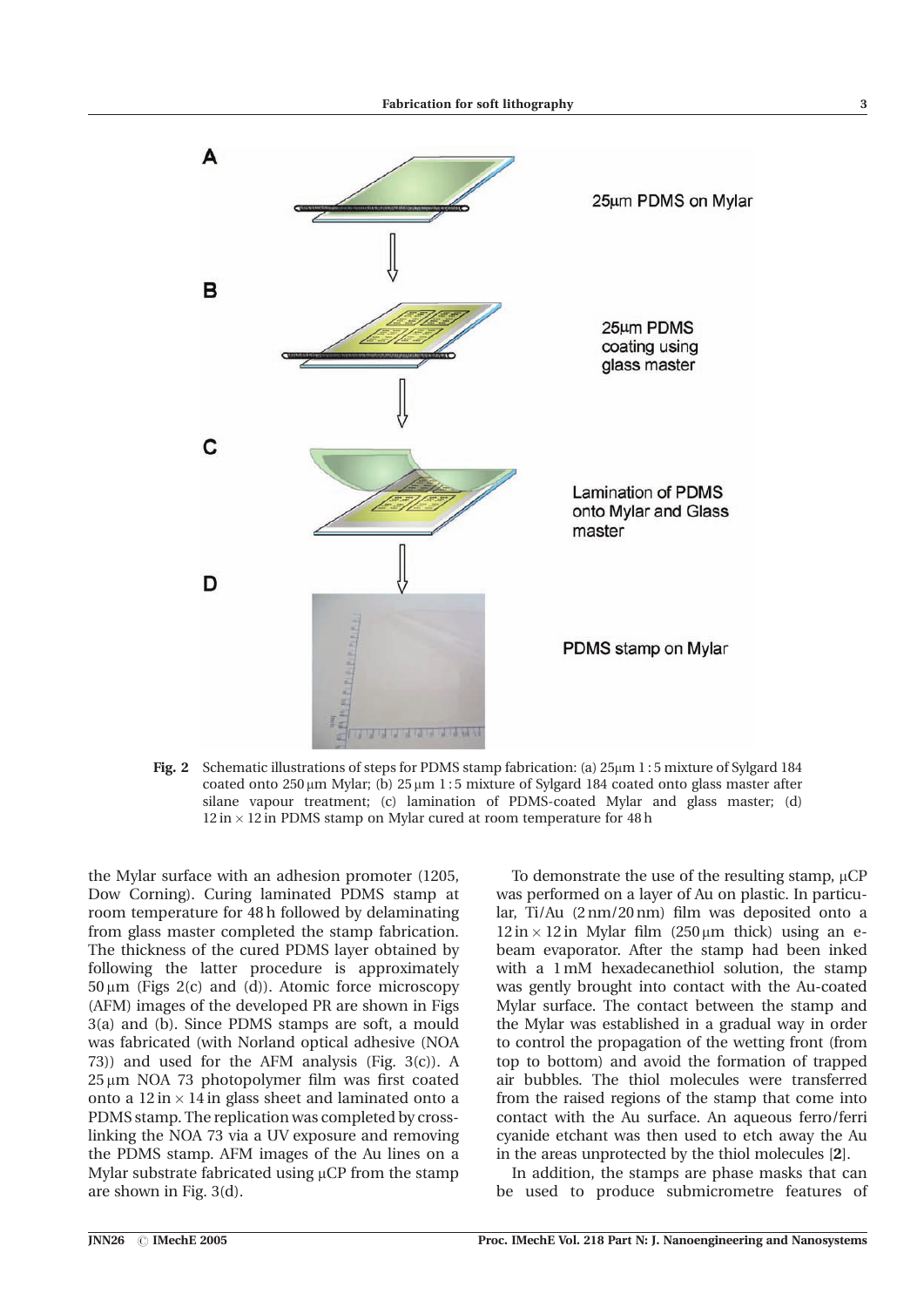



photoresist via near-field exposure [8]. In this case, a  $12 \text{ in } \times 12$  in plastic photomask on 250  $\mu$ m thick Mylar sheet having  $12 \mu m$  lines and spacings throughout was purchased from Advance Reproductions. A  $12 \text{ in} \times 12 \text{ in}$  PR layer was coated using a Meyer rod (measured thickness of 500 nm), followed by a prebake at 115 °C for 2 min. The developed PR was used to fabricate the PDMS stamp with  $12 \mu m$  lines and spaces. The height of the lines relative to the trenches was 500 nm. The adhesion of photoresist to the 12 in  $\times$  12 in glass plate was improved by priming



Fig.  $4$ Distortion measurements collected at 36 points equally spaced across a  $12 \text{ in} \times 12 \text{ in}$  stamp supported by a  $250 \mu m$  thick Mylar backing. In this case a vacuum plate was used to hold down the Mylar backing on the glass master during the composite stamp curing step (67 $\degree$ C on a hot plate for 18h). (a) The top frame shows a vector diagram of misalignments between the stamp and its master (overall translational, rotational misalignments, and isotropic shrinkage of the stamp are subtracted). (b) The bottom frame shows a histogram plot of the lengths of the vectors illustrated in the top frame. The median distortion is approximately  $6.5 \,\mu m$ 

the glass with hexamethyl-disilazane (HMDS). The HMDS was vacuum deposited on the glass and baked at  $150^{\circ}$ C for 30 min prior to the PR coating. The patterned stamps were placed in contact with